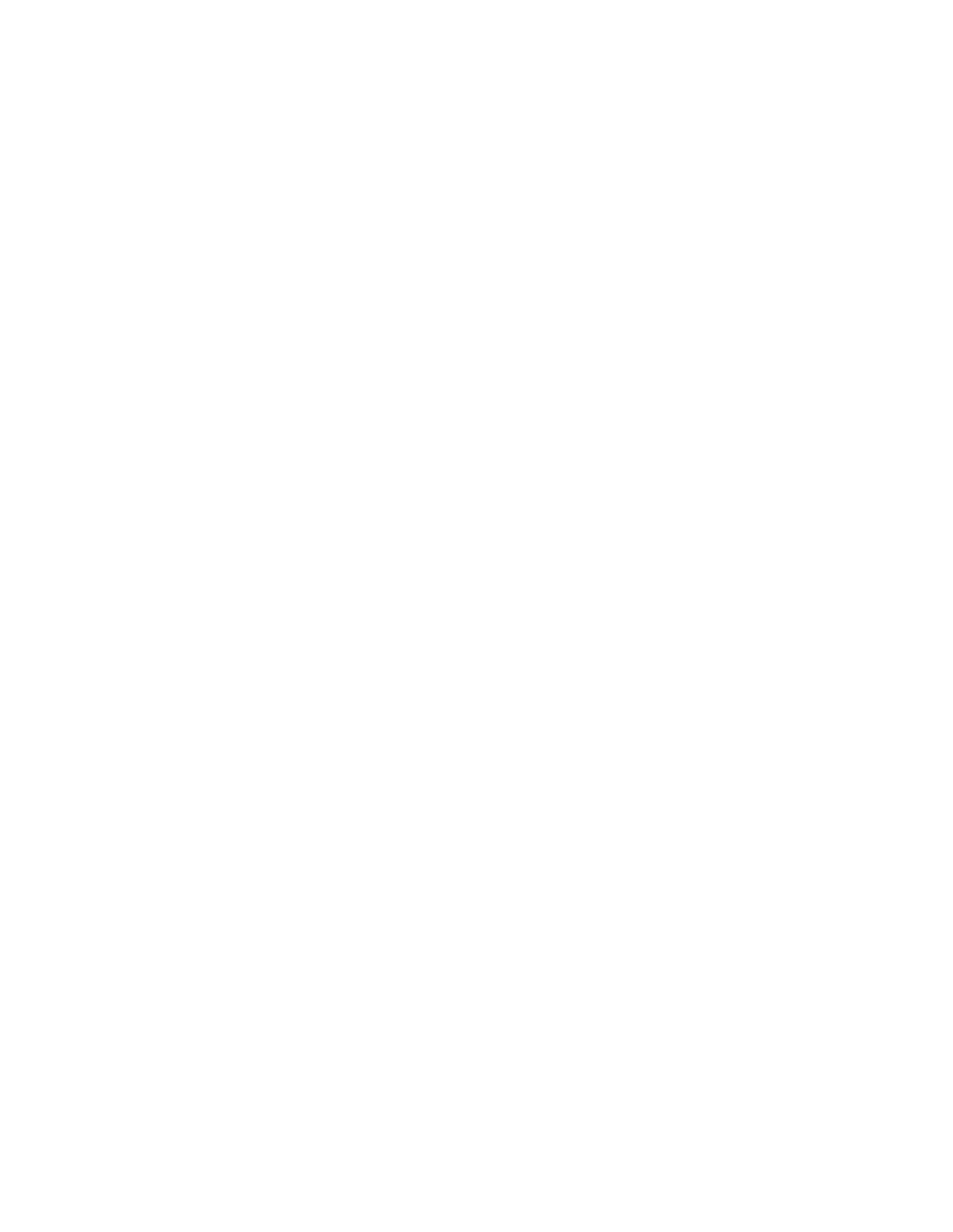#### **ABOUT THE AUTHORS**

**Jerry Watkins** is an independent senior analyst with more than 20 years of experience in the field of market research and consulting. He has worked for leading research companies such as Frost & Sullivan, Lucid Information Services, and NSI Research both in management and as a writer. Mr. Watkins has authored many syndicated reports, previously in the telecommunications sector and more recently in the computing and merchant embedded computing industry. He holds three university degrees including a B.A. in History, as well as an M.A. in International Studies. He was the principal author of this report.

**Randall Sherman** is the president and principal analyst of New Venture Research Corp., a technology market research and business consulting firm focused on the EMS and OEM electronics manufacturing industries. Mr. Sherman has more than 25 years' experience in technology and business research. He began his career as a telecom network design engineer and holds an undergraduate degree in Astrophysics. He has held senior positions at various market research firms, including Creative Strategies, Frost and Sullivan, BIS Strategic Decisions and Lucid Information Services. Mr. Sherman holds an MSEE from the University of Colorado and an MBA from the Edinburgh School of Business. His contribution to this report was to update the numbers and the product and technical announcements that have taken place since the last edition in 2013.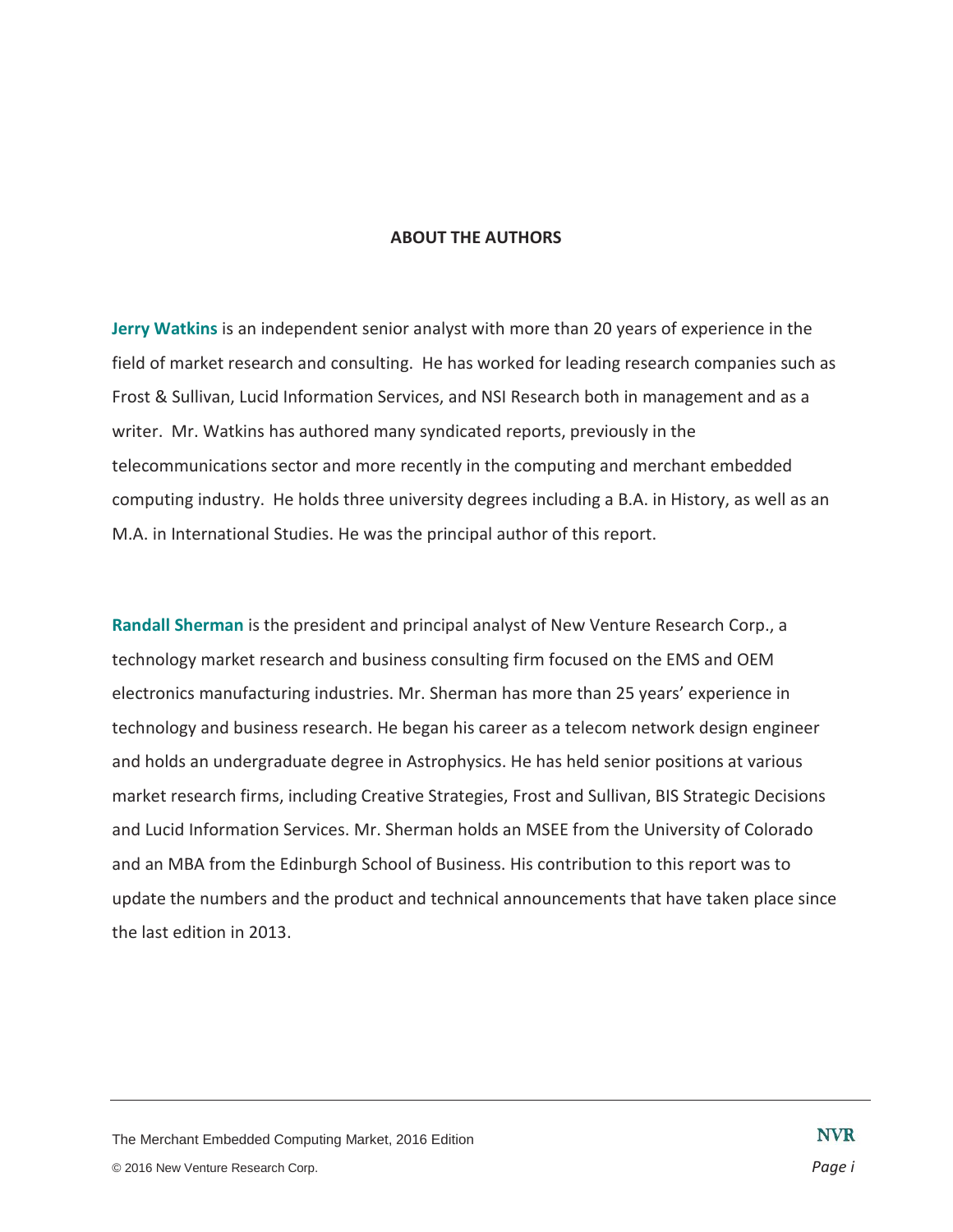#### **ABOUT NEW VENTURE RESEARCH CORPORATION**

New Venture Research (NVR) was formed in 1988 to assist industry executives in their decision making. We began as an independent consultancy and have recently evolved into a publisher of off-the-shelf market research reports in key areas of the electronics industry. The reports are written by a team of staff analysts and independent consultants. We also offer consulting services when our clients need information not found in our reports.

The backbone of each report is based upon primary market research information. Our market information originates from direct interviews with vendors, users, and other industry participants. We use secondary research to test for reasonableness, technical backgrounds, and, in some cases, for top-level forecasts. We distill the research into coherent forecasts and recommendations.

We are dedicated to providing our customers with accurate reporting on our targeted markets. One of our reports can save our customers months or years of research. The reports enable executives to make decisions in a structured manner. Our customers tell us these reports are excellent tools for building consensus regarding their company's real market opportunities.

#### **NEW VENTURE RESEARCH**

337 Clay Street, Suite 101 Nevada City, California 95959

Tel: (530) 265-2004 • Fax: (530) 265-1998 www.newventureresearch.com

The Merchant Embedded Computing Market, 2016 Edition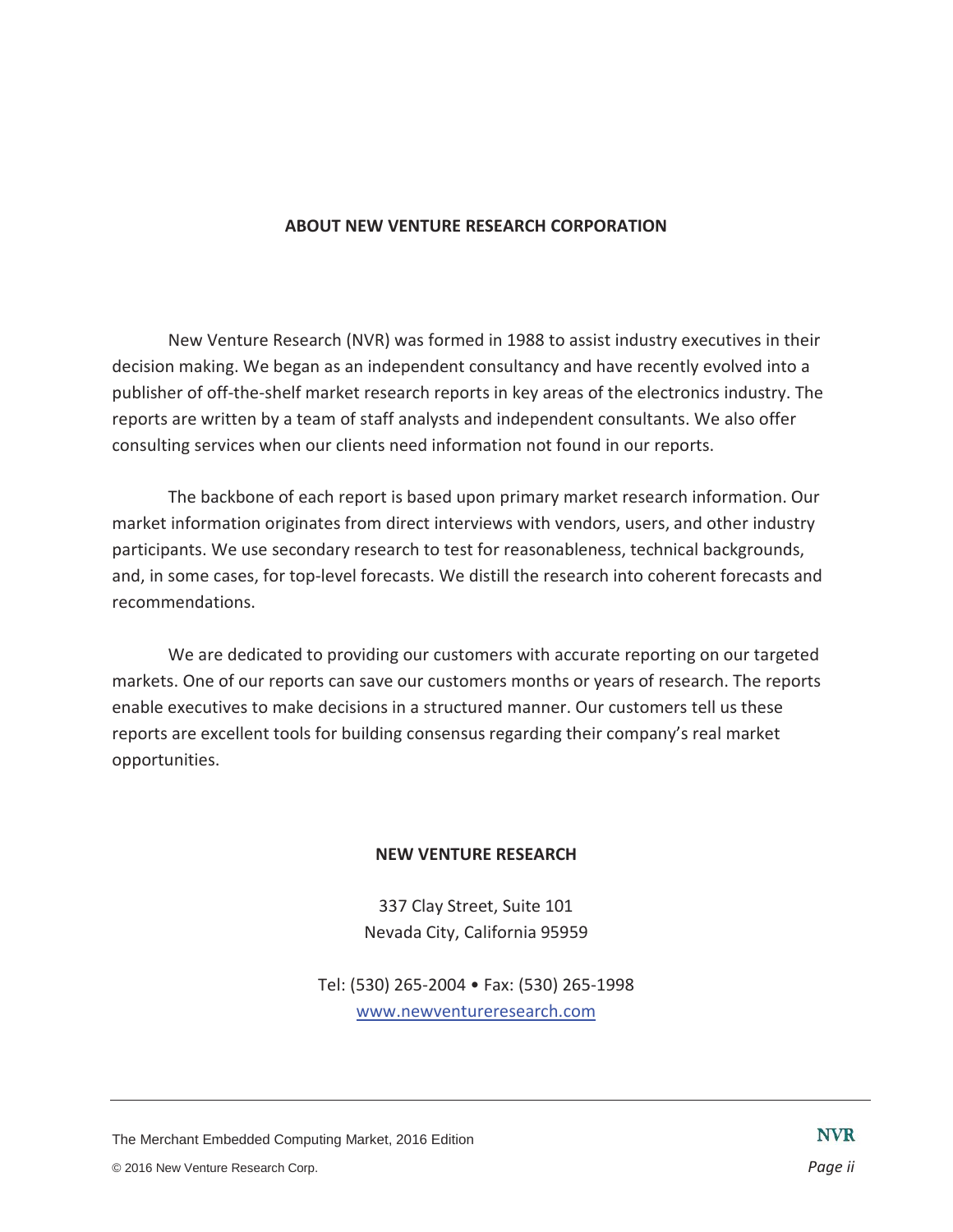#### **DISCLAIMER**

The author and publisher have used their best efforts to assure the accuracy of the material used in preparing this report.

The author and publisher make no warranty of any kind, expressed or implied, with regard to the information contained in this report. The author and publisher shall not be liable in any event for incidental or consequential damages in connection with, or arising from, the information contained in this report.

Any reference to particular products or manufacturers to illustrate points made in this report should not be construed as an endorsement of said products or manufacturers.

The opinions contained herein are those of the author or authors and are based upon published and unpublished information obtained from a variety of sources, telephone and personal interviews with industry participants, and many years of experience.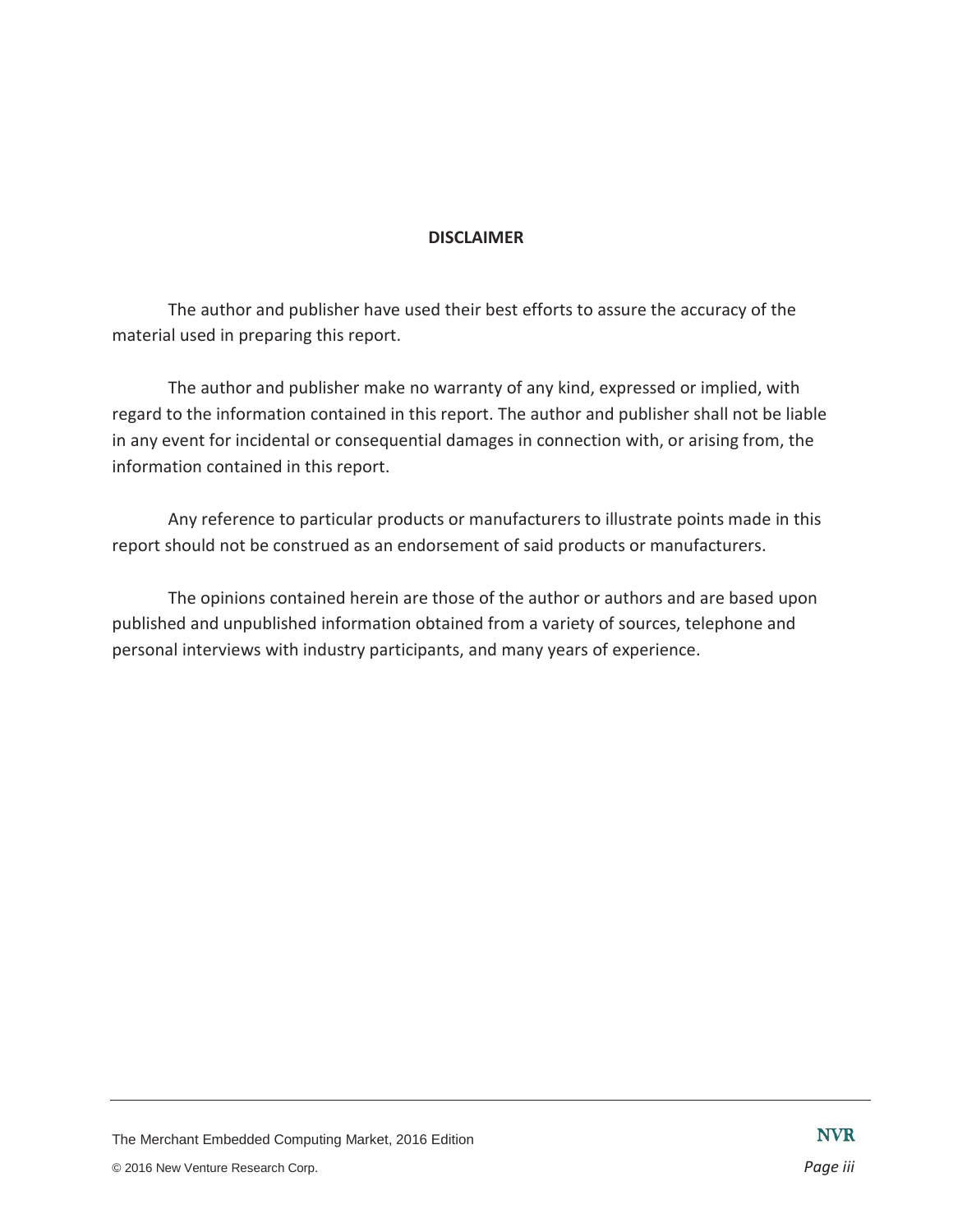#### **SOFTWARE LICENSE AGREEMENT**

This report is provided in PDF electronic file format. For considerations received, New Venture Research Corp. (NVR) hereby licenses this electronic copy of the report as described in this License Agreement to "You" the corporate or individual licensee as specified in the sales agreement. This License Agreement applies to all electronic file copies of the report for which you have purchased or otherwise been granted a license by NVR. Any use of the electronic file copy of the report indicates your acceptance of these terms.

The report and all electronic copies thereof are protected by both United States copyright law and international treaty provisions. You may not distribute any portion of the report. Unless otherwise specified in your purchase agreement with NVR, the electronic file copy of the report may be freely moved from one computer location to another, but may not be used by more than one (1) person simultaneously.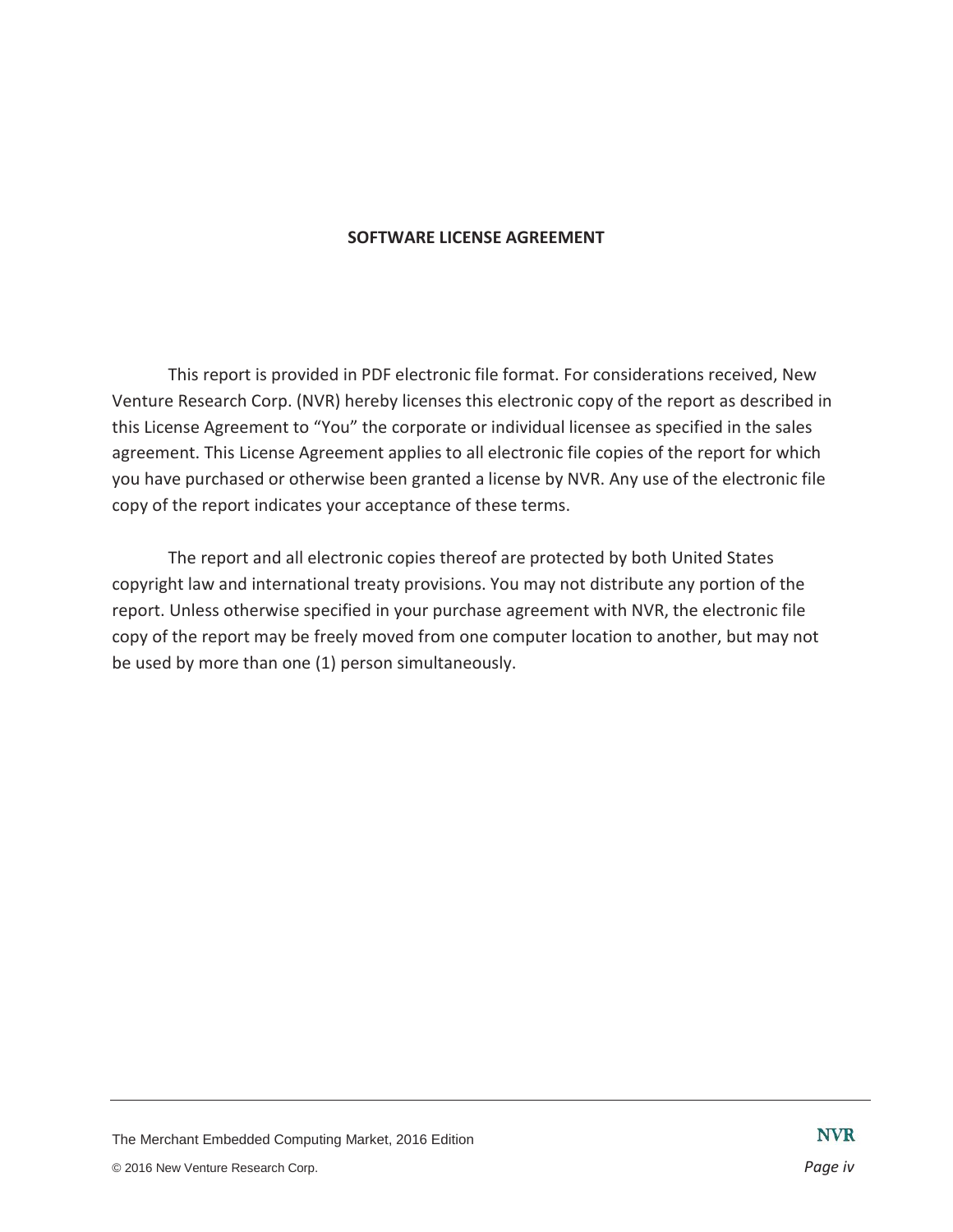## THE MERCHANT EMBEDDED COMPUTING MARKET - 2016 EDITION **Table of Contents**

| 1.1     |  |
|---------|--|
| 1.2     |  |
| 1.2.1   |  |
| 1.2.1.1 |  |
| 1.2.1.2 |  |
| 1.2.1.3 |  |
| 1.2.2   |  |
| 1.2.2.1 |  |
| 1.2.2.2 |  |
| 1.2.2.3 |  |
| 1.3     |  |
| 1.3.1   |  |
| 1.3.2   |  |
|         |  |
| 2.1     |  |
| 2.2     |  |
| 2.3     |  |
| 2.4     |  |
| 2.5     |  |
|         |  |
| 3.1     |  |
| 3.1.1   |  |
| 3.1.2   |  |
| 3.1.3   |  |
| 3.1.4   |  |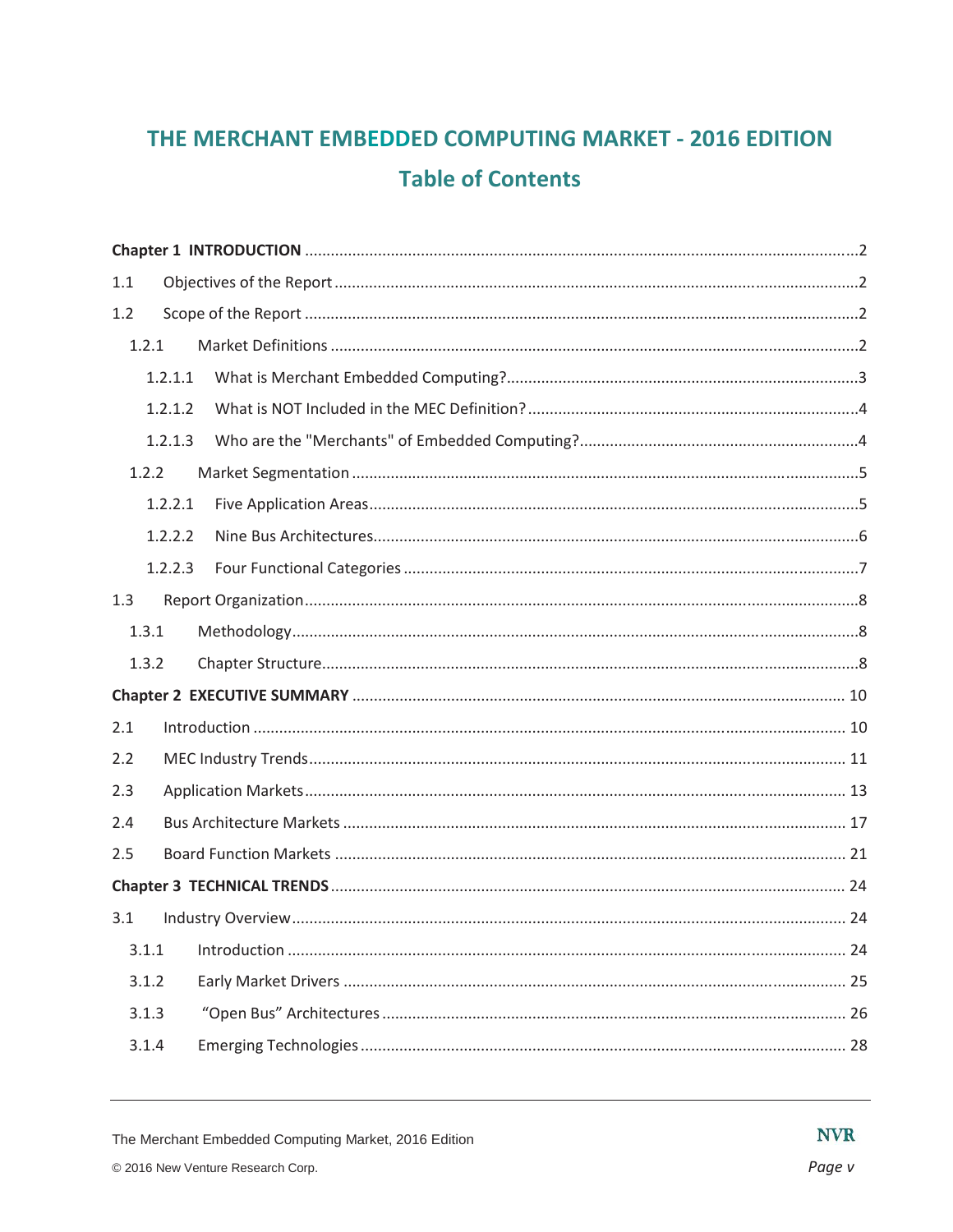| 3.2     |  |
|---------|--|
| 3.2.1   |  |
| 3.2.2   |  |
| 3.2.3   |  |
| 3.2.4   |  |
| 3.2.5   |  |
| 3.2.6   |  |
| 3.2.7   |  |
| 3.2.8   |  |
| 3.3     |  |
| 3.3.1   |  |
| 3.3.2   |  |
| 3.3.3   |  |
| 3.3.4   |  |
| 3.3.5   |  |
| 3.3.6   |  |
| 3.3.7   |  |
| 3.3.8   |  |
| 3.3.9   |  |
| 3.3.10  |  |
| 3.3.11  |  |
| 3.3.12  |  |
| 3.3.13  |  |
| 3.4     |  |
| 3.4.1   |  |
| 3.4.1.1 |  |
| 3.4.1.2 |  |
| 3.4.2   |  |
| 3.4.3   |  |
| 3.4.3.2 |  |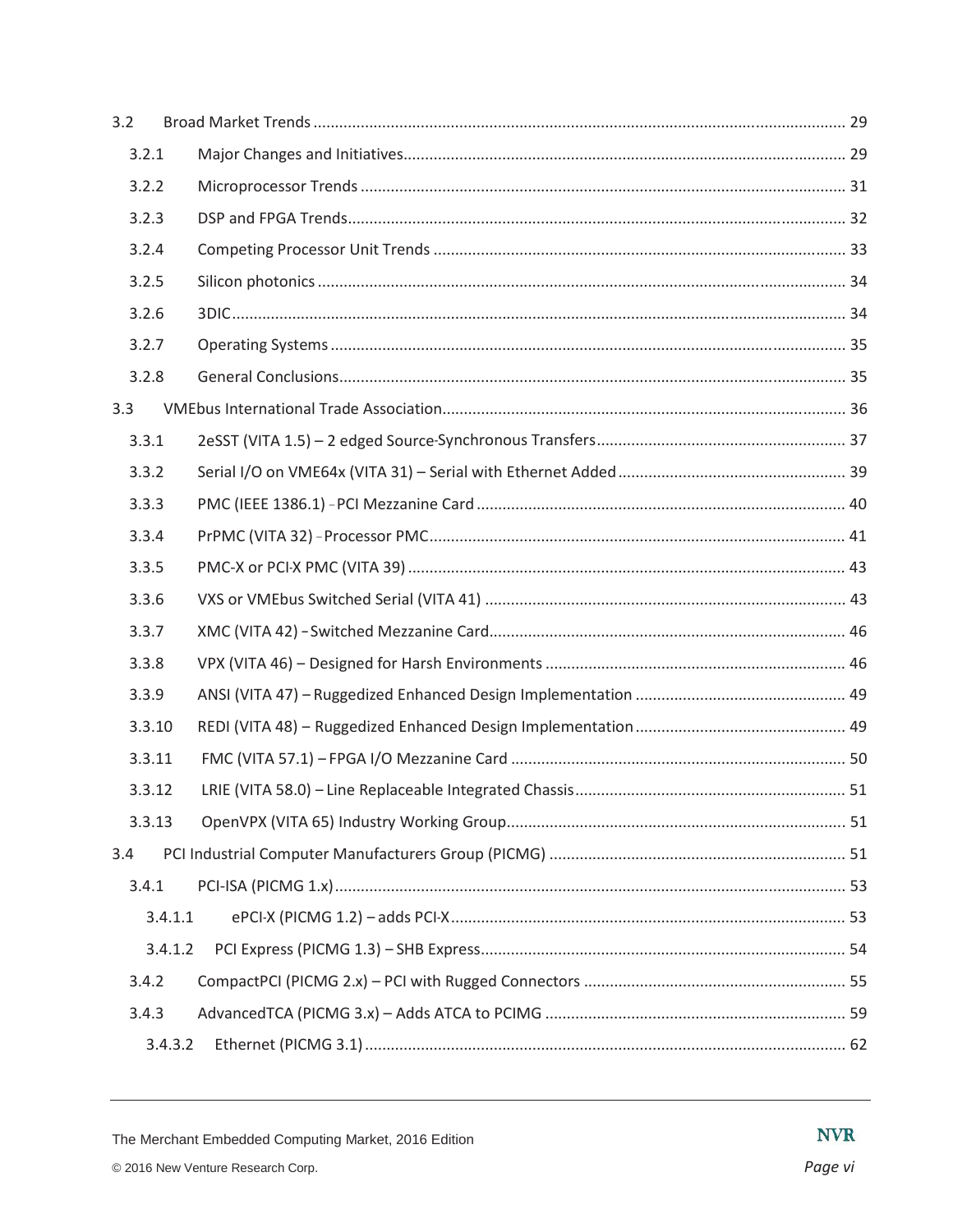| 3.4.3.3 |                                                                                       |  |
|---------|---------------------------------------------------------------------------------------|--|
| 3.4.3.4 |                                                                                       |  |
| 3.4.3.5 |                                                                                       |  |
| 3.4.3.6 |                                                                                       |  |
|         | 3.4.3.7 Extensions for Applications Outside the Telecom Central Office (PICMG 3.7) 63 |  |
| 3.4.3.8 |                                                                                       |  |
| 3.4.4   |                                                                                       |  |
| 3.4.5   |                                                                                       |  |
| 3.5     |                                                                                       |  |
| 3.5.1   |                                                                                       |  |
| 3.5.2   |                                                                                       |  |
| 3.5.3   |                                                                                       |  |
| 3.5.4   |                                                                                       |  |
| 3.5.5   |                                                                                       |  |
|         |                                                                                       |  |
| 3.5.6   |                                                                                       |  |
| 3.6     |                                                                                       |  |
| 3.6.1   |                                                                                       |  |
| 3.6.2   |                                                                                       |  |
| 3.6.3   |                                                                                       |  |
| 3.6.4   |                                                                                       |  |
| 3.6.5   |                                                                                       |  |
| 3.6.6   |                                                                                       |  |
| 3.6.7   |                                                                                       |  |
| 3.7     |                                                                                       |  |
| 3.7.1   |                                                                                       |  |
| 3.7.2   |                                                                                       |  |
| 3.7.3   |                                                                                       |  |
| 3.7.4   |                                                                                       |  |
| 3.7.5   |                                                                                       |  |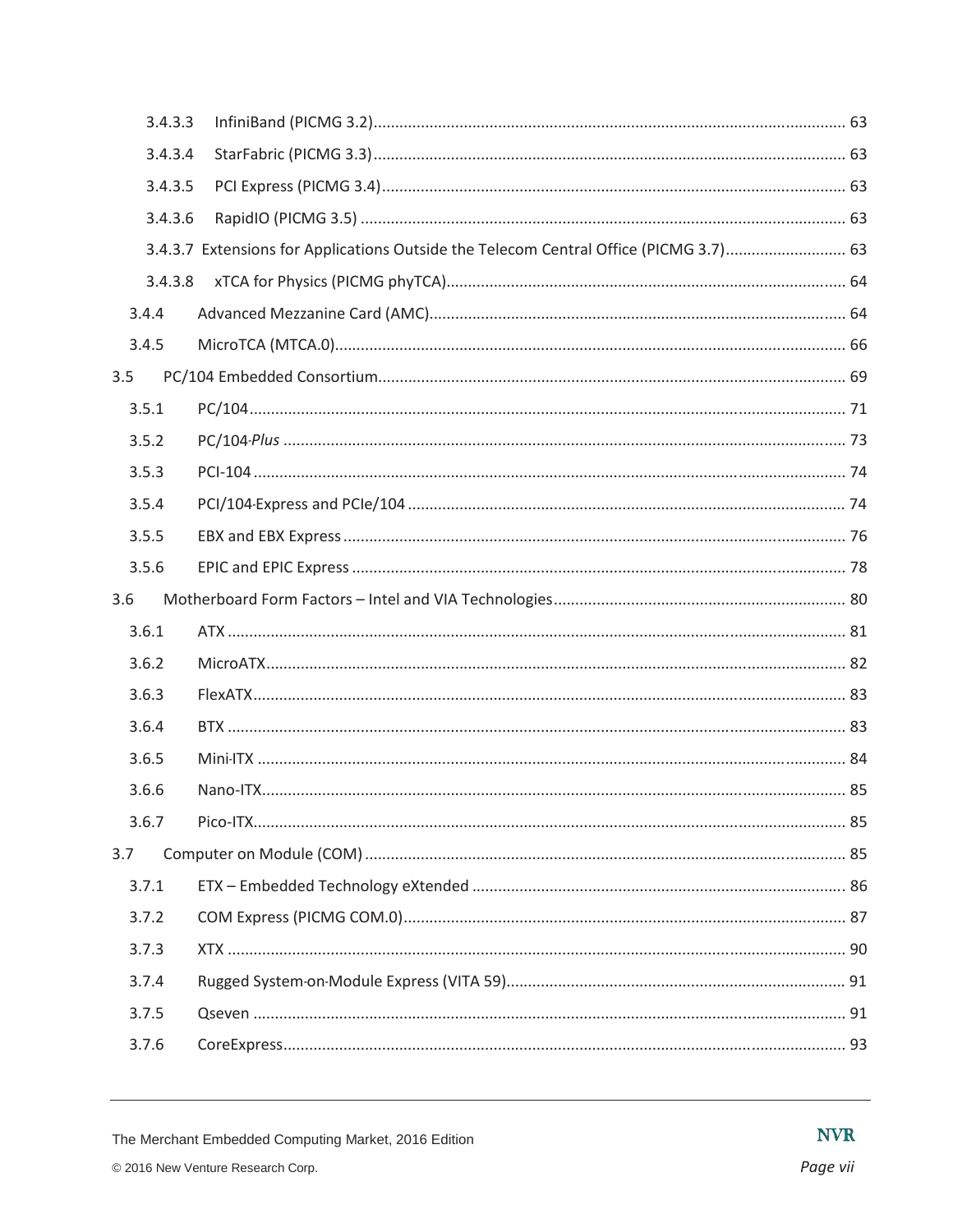| 3.7.7 |  |  |
|-------|--|--|
| 3.7.8 |  |  |
| 3.8   |  |  |
| 3.8.1 |  |  |
| 3.8.2 |  |  |
| 3.9   |  |  |
| 3.9.1 |  |  |
| 3.9.2 |  |  |
|       |  |  |
| 4.1   |  |  |
| 4.2   |  |  |
| 4.3   |  |  |
| 4.3.1 |  |  |
| 4.3.2 |  |  |
| 4.3.3 |  |  |
| 4.3.4 |  |  |
| 4.3.5 |  |  |
| 4.3.6 |  |  |
| 4.4   |  |  |
| 4.4.1 |  |  |
| 4.4.2 |  |  |
| 4.4.3 |  |  |
| 4.4.4 |  |  |
| 4.5   |  |  |
| 4.5.1 |  |  |
| 4.5.2 |  |  |
| 4.5.3 |  |  |
| 4.5.4 |  |  |
| 4.6   |  |  |
| 4.6.1 |  |  |

**NVR**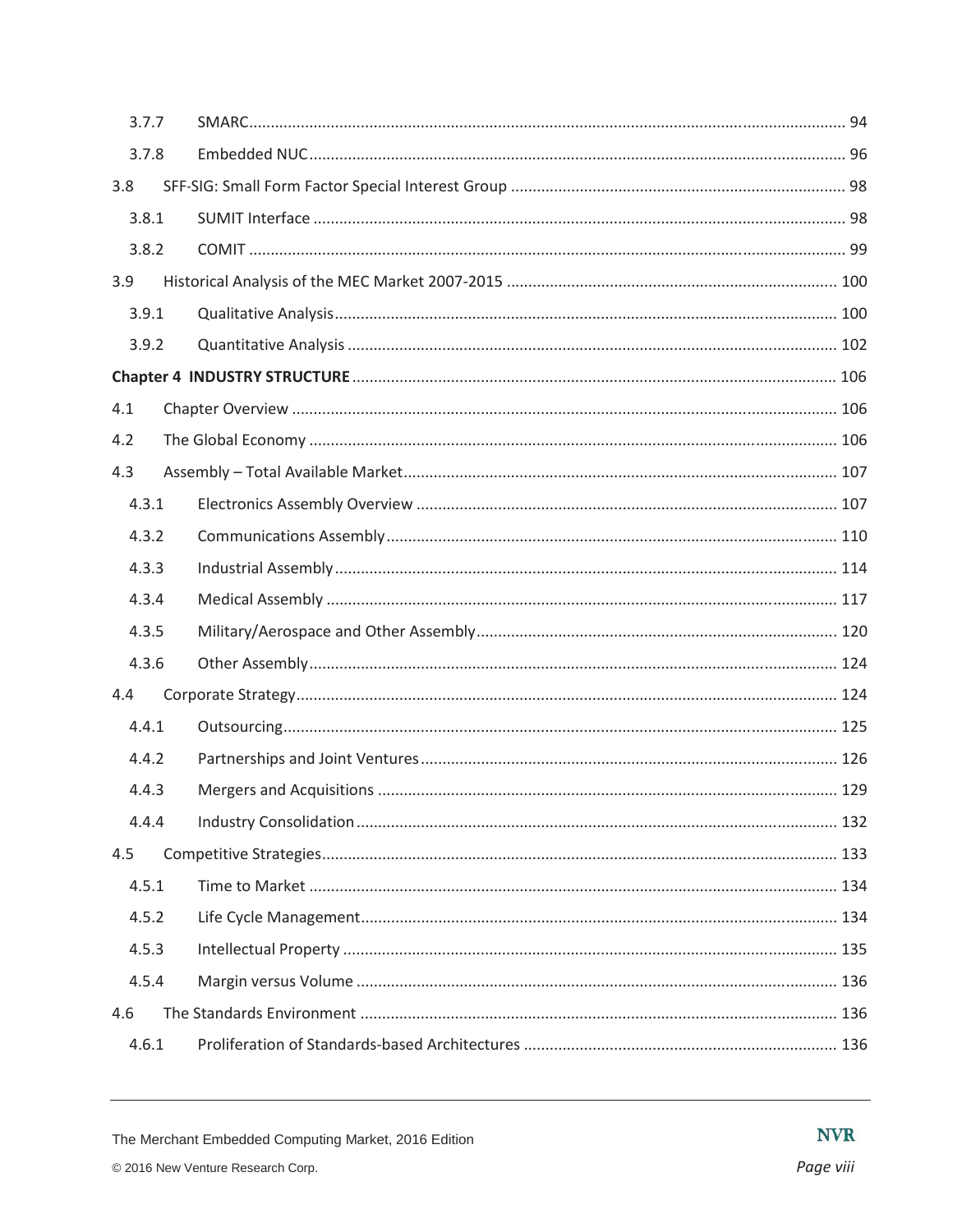| 4.6.2 |  |  |
|-------|--|--|
|       |  |  |
| 5.1   |  |  |
| 5.2   |  |  |
| 5.2.1 |  |  |
| 5.2.2 |  |  |
| 5.2.3 |  |  |
| 5.3   |  |  |
| 5.3.1 |  |  |
| 5.3.2 |  |  |
| 5.3.3 |  |  |
| 5.3.4 |  |  |
| 5.4   |  |  |
| 5.4.1 |  |  |
| 5.4.2 |  |  |
| 5.4.3 |  |  |
| 5.5   |  |  |
| 5.5.1 |  |  |
| 5.5.2 |  |  |
| 5.5.3 |  |  |
| 5.6   |  |  |
| 5.6.1 |  |  |
| 5.6.2 |  |  |
| 5.6.3 |  |  |
| 5.7   |  |  |
| 5.7.1 |  |  |
| 5.7.2 |  |  |
| 5.7.3 |  |  |
|       |  |  |
| 6.1   |  |  |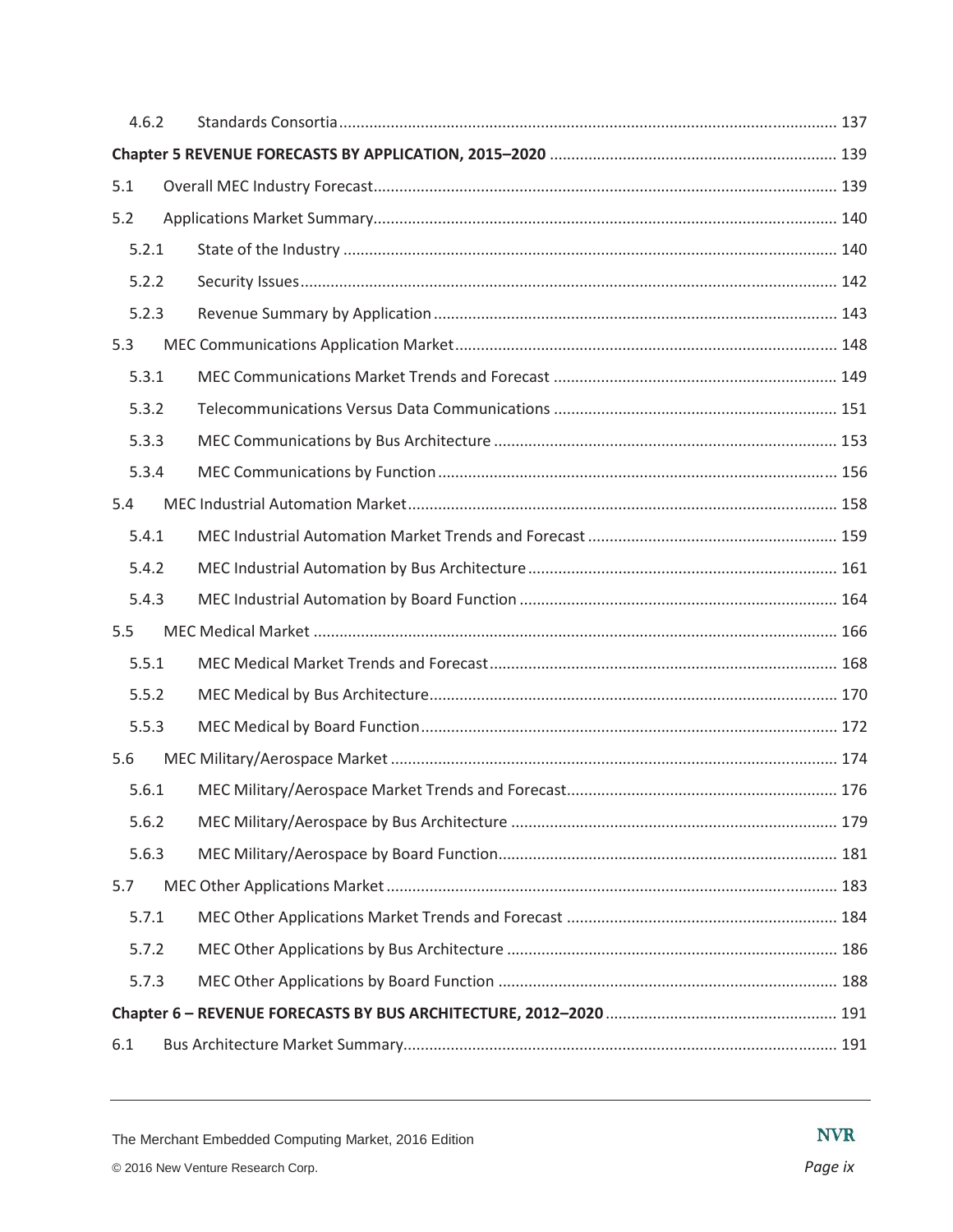| 6.2  |                                                                             |  |
|------|-----------------------------------------------------------------------------|--|
| 6.3  |                                                                             |  |
| 6.4  |                                                                             |  |
| 6.5  |                                                                             |  |
| 6.6  |                                                                             |  |
| 6.7  | PC/104-Family and Motherboard Architectures Market Trends and Forecast  227 |  |
| 6.8  |                                                                             |  |
| 6.9  |                                                                             |  |
| 6.10 |                                                                             |  |
|      |                                                                             |  |
| 7.1  |                                                                             |  |
| 7.2  |                                                                             |  |
| 7.3  |                                                                             |  |
| 7.4  |                                                                             |  |
| 7.5  |                                                                             |  |
|      |                                                                             |  |
| 8.1  |                                                                             |  |
|      |                                                                             |  |
|      |                                                                             |  |
|      |                                                                             |  |
|      |                                                                             |  |
|      |                                                                             |  |
|      |                                                                             |  |
|      |                                                                             |  |
|      |                                                                             |  |
|      |                                                                             |  |
|      |                                                                             |  |
|      |                                                                             |  |
|      |                                                                             |  |
|      |                                                                             |  |
|      |                                                                             |  |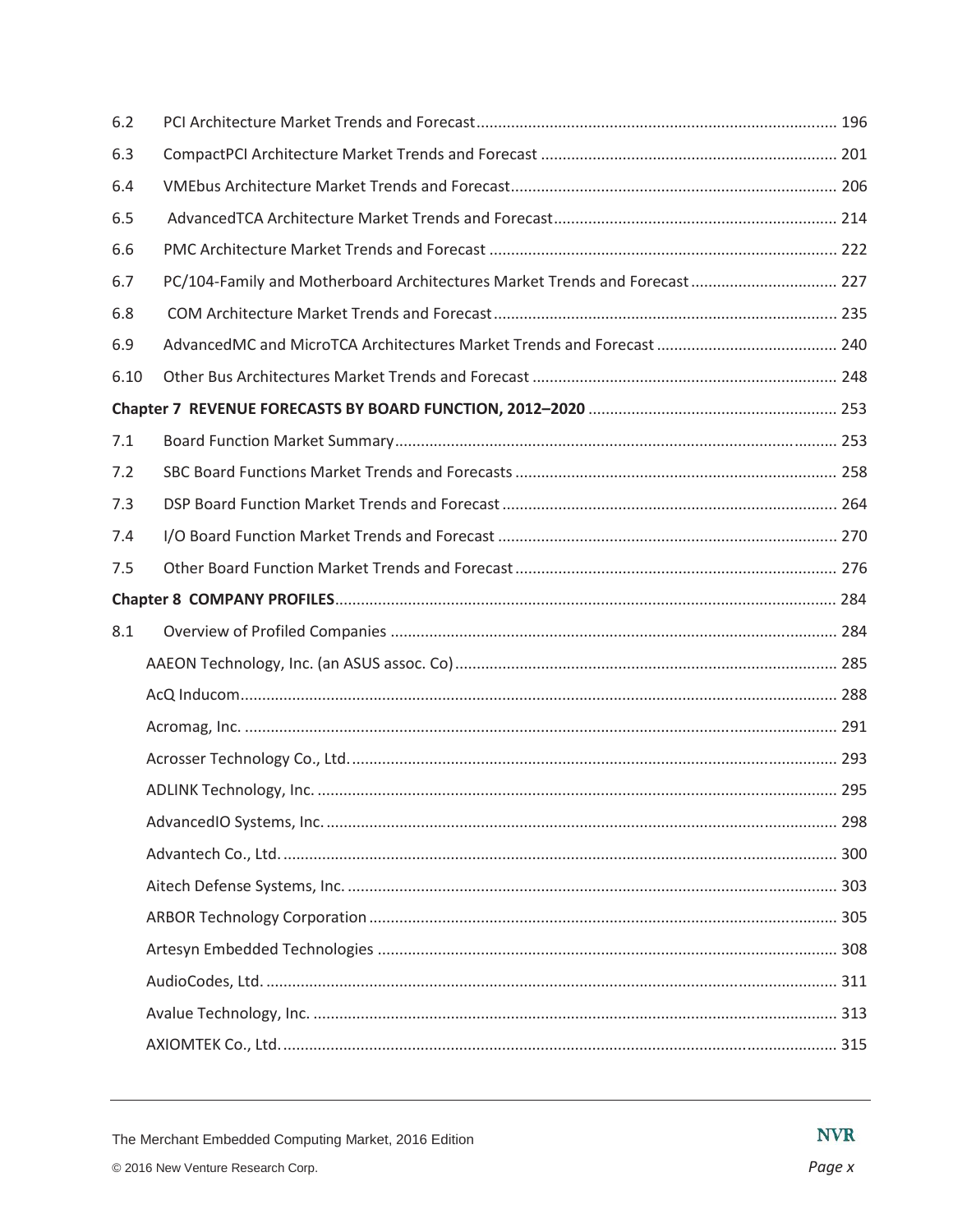The Merchant Embedded Computing Market, 2016 Edition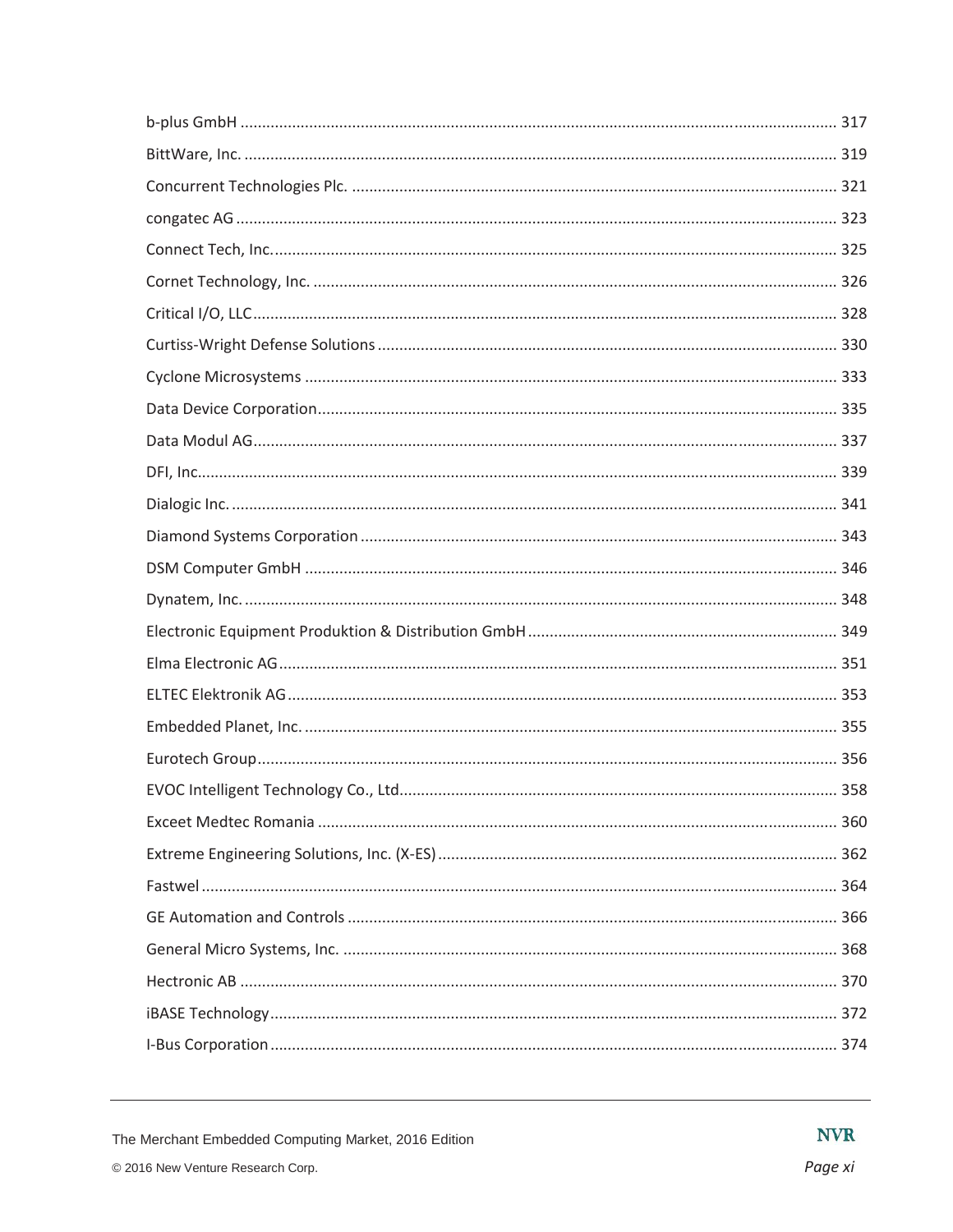The Merchant Embedded Computing Market, 2016 Edition

**NVR**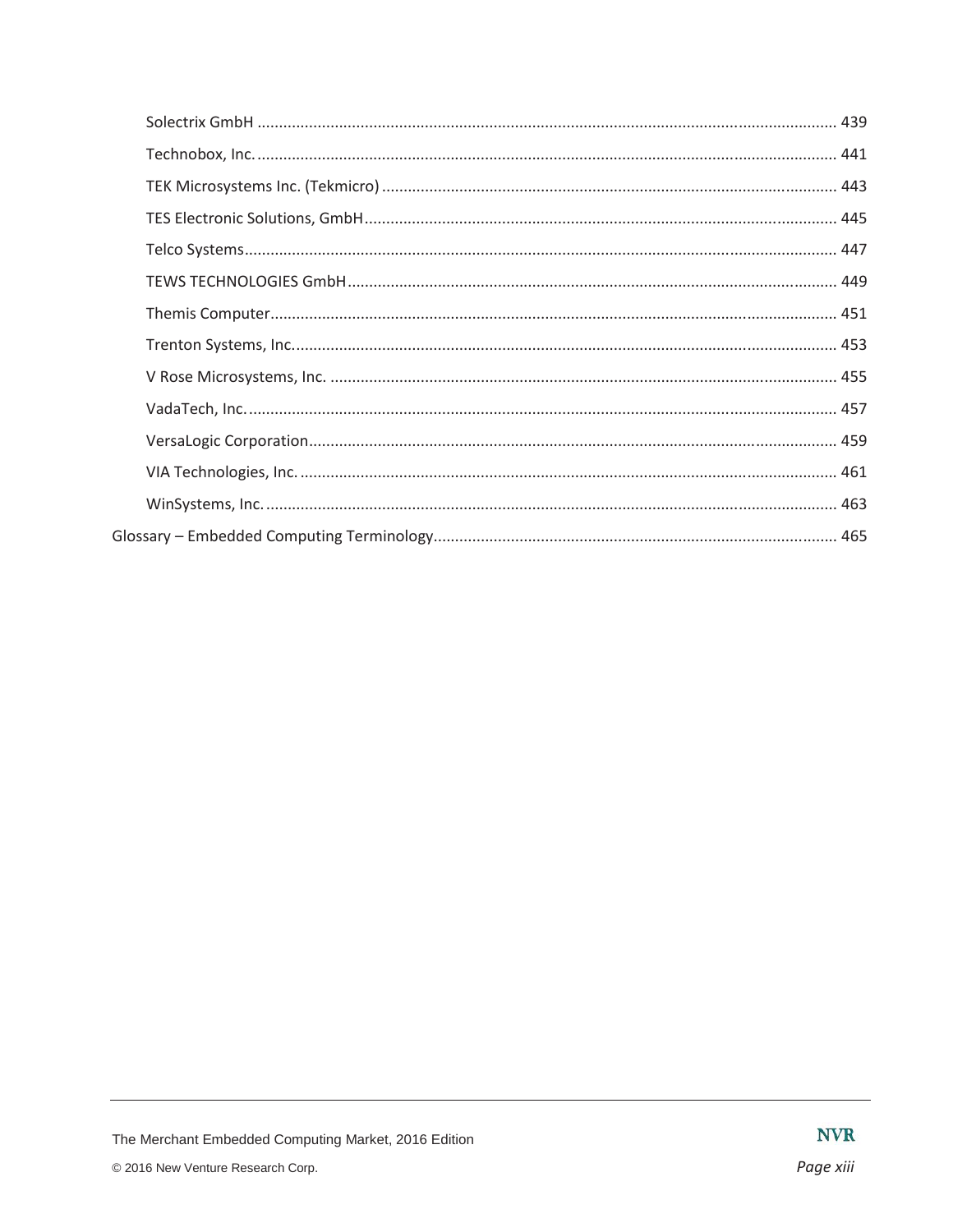







**Buses: VME, PCI, PCIE, cPCI, PC/104, COM, SFF, ATCA, AMC, PMC**

The Merchant Embedded Computing Market, 2016 Edition

© 2016 New Venture Research Corp. *Page xiv*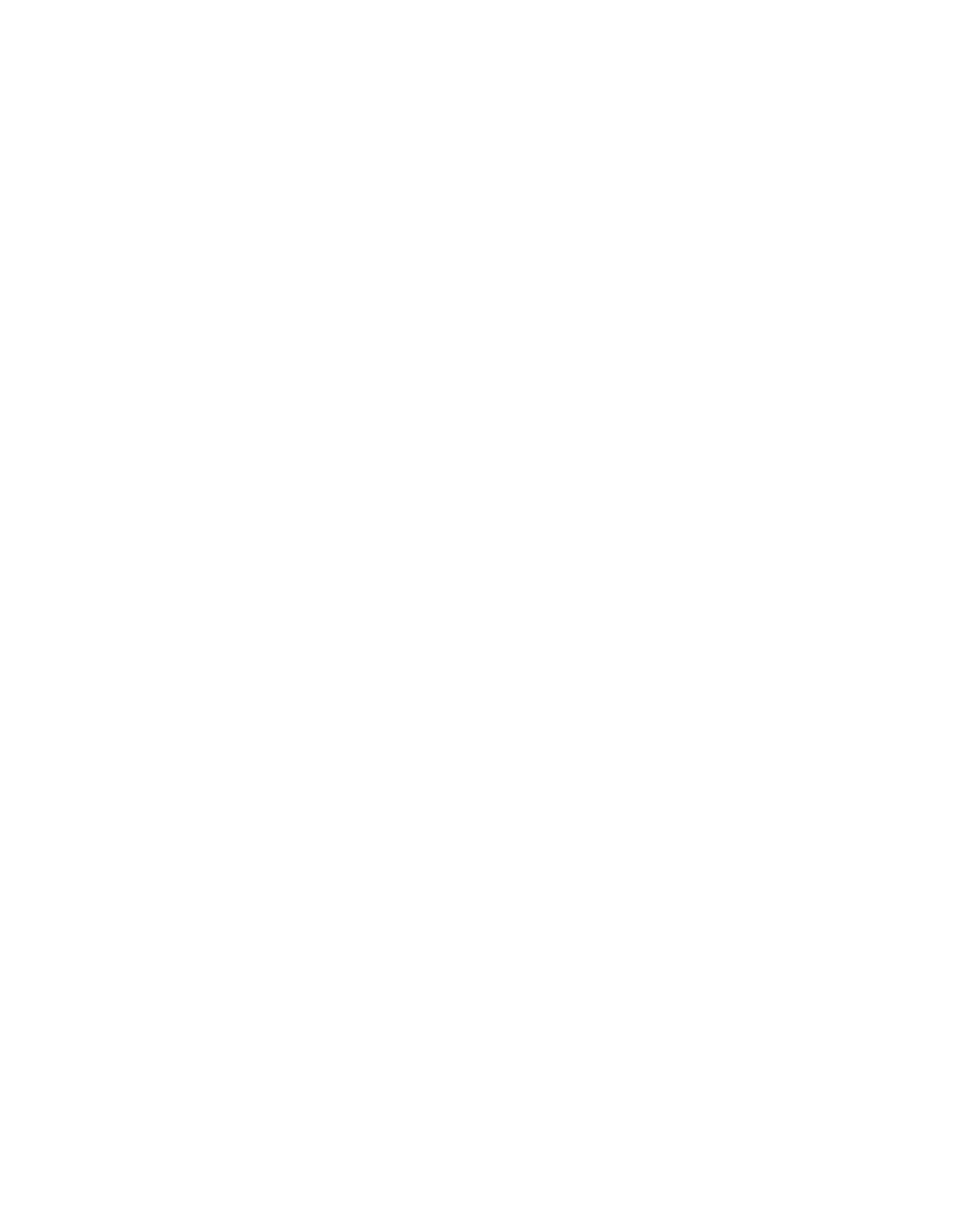## **Chapter 1 INTRODUCTION**

## **1.1 Objectives of the Report**

This Merchant Embedded Computing (MEC) Market report provides a comprehensive analysis of the global marketplace for standards-based single-board computing systems and solutions. The report examines the size, trends and technologies of the market, and the opportunities for companies who compete in the market. It provides an overview of technological advances and the development of various product specifications, and trends and issues of importance to the industry, as well as the market forces that are changing the nature of the business, including trends toward outsourcing, the impact of industry consolidation by mergers and acquisitions, and the fallout of the economic downturn that started in 2008 and affected market growth for several years afterward. The report analyzes various business issues and forecasts the market size and growth for the major segments and technologies. Data used for these forecasts is current as of August 2015. Finally, the report profiles selected vendors, giving a brief summary of each company and an overview of its products.

The MEC report is designed to aid executives in senior management, sales, business development, marketing among current and potential manufacturers, and users of embedded computing products, in making important strategic and product decisions.

## **1.2 Scope of the Report**

#### **1.2.1 Market Definitions**

The MEC marketplace is extremely complex, encompassing a large array of technologies, standards, form factors and products; therefore defining the precise dimensions that comprise this report is difficult. There are many overlaps in products and markets. Attempting to put everything into neat categories does not always work to everyone's satisfaction, which makes markets hard to size and issues difficult to characterize.

The Merchant Embedded Computing Market, 2016 Edition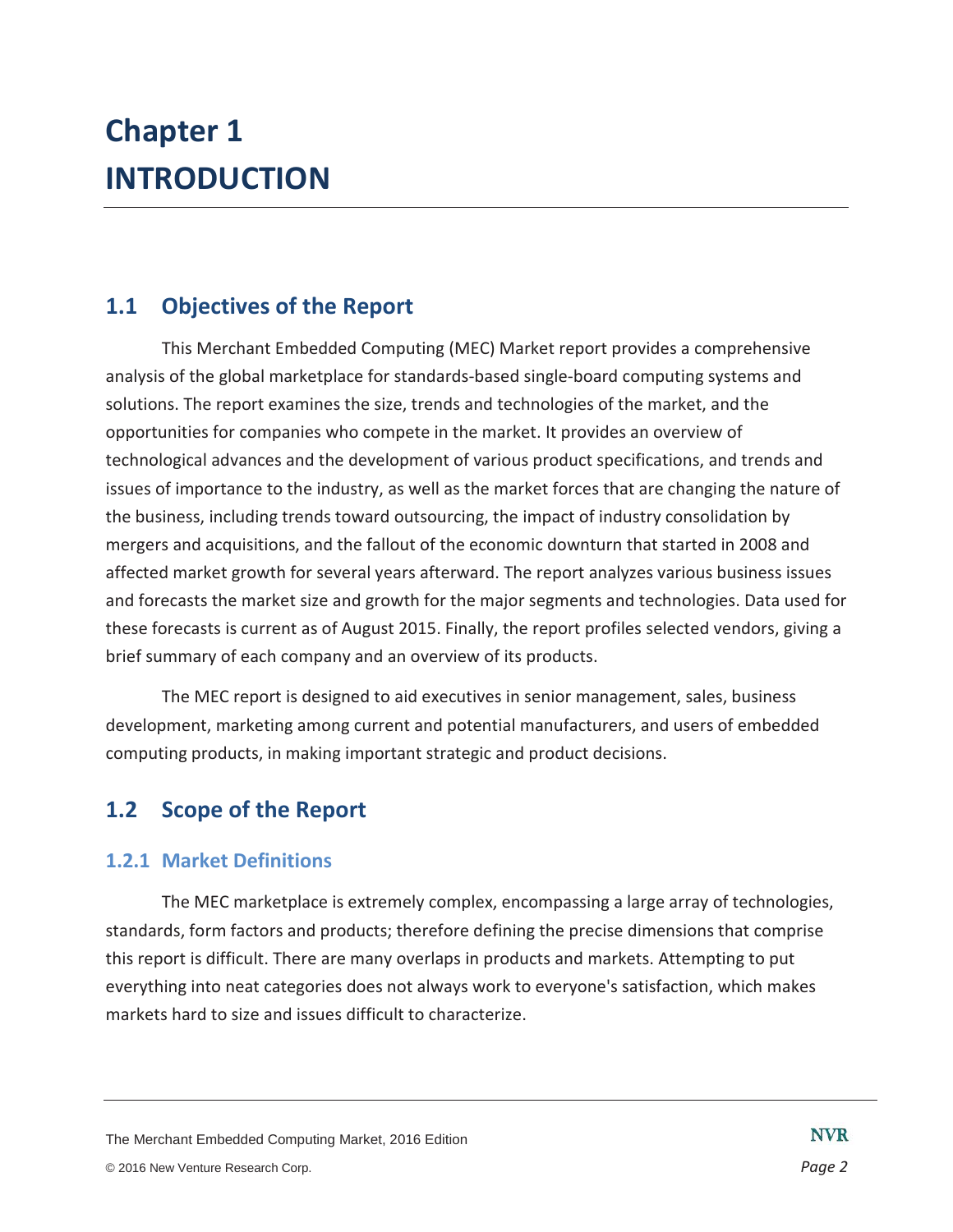The term "embedded computing" has become a favorite buzzword in high-tech circles. It is freely used throughout the industry to refer to anything that can be characterized as a computer in a box, whether it is to be used for industrial, military or commercial purposes. If it consists of a printed circuit board with a microcontroller and other components (memory or I/O, for example) attached, and is assigned a specific performance task as part of a sub-system within a larger device, it can often qualify as an embedded system. In this section, we will try to specify exactly how the term is used within the context of this report.

#### **1.2.1.1 What is Merchant Embedded Computing?**

Merchant embedded computing (or MEC) is defined as a standards-based computer system consisting of a single-board computer or a series of boards and a backplane. The key differentiator from a simple embedded computing device is the inclusion of the requirement that an MEC system supports an industry standard bus architecture for the signaling, bus, connectors, and physical form factors. It is usually in a pluggable format with multiple boards. MEC boards are designed for multiple applications and (usually) not a single, dedicated application. In addition:

- MEC systems are usually products available from multiple vendors, offering a variety of "off-the-shelf" boards available from merchant vendors within the open market;
- The system may run a proprietary operating system or a generic off-the-shelf operating system, with the application software usually product specific;
- The operating and application systems are not exposed to the end user, nor can the user change or run general-purpose applications software; and
- Generally, the user does not see the actual function of the computer inside, but may only access its operation with a button control panel, menu system, or screen with a dedicated application.

Typical MEC applications might include use in a medical scanner, industrial robot, manufacturing process control system, various communications equipment, complex military equipment, etc. Some embedded computing systems are operated in such a manner that the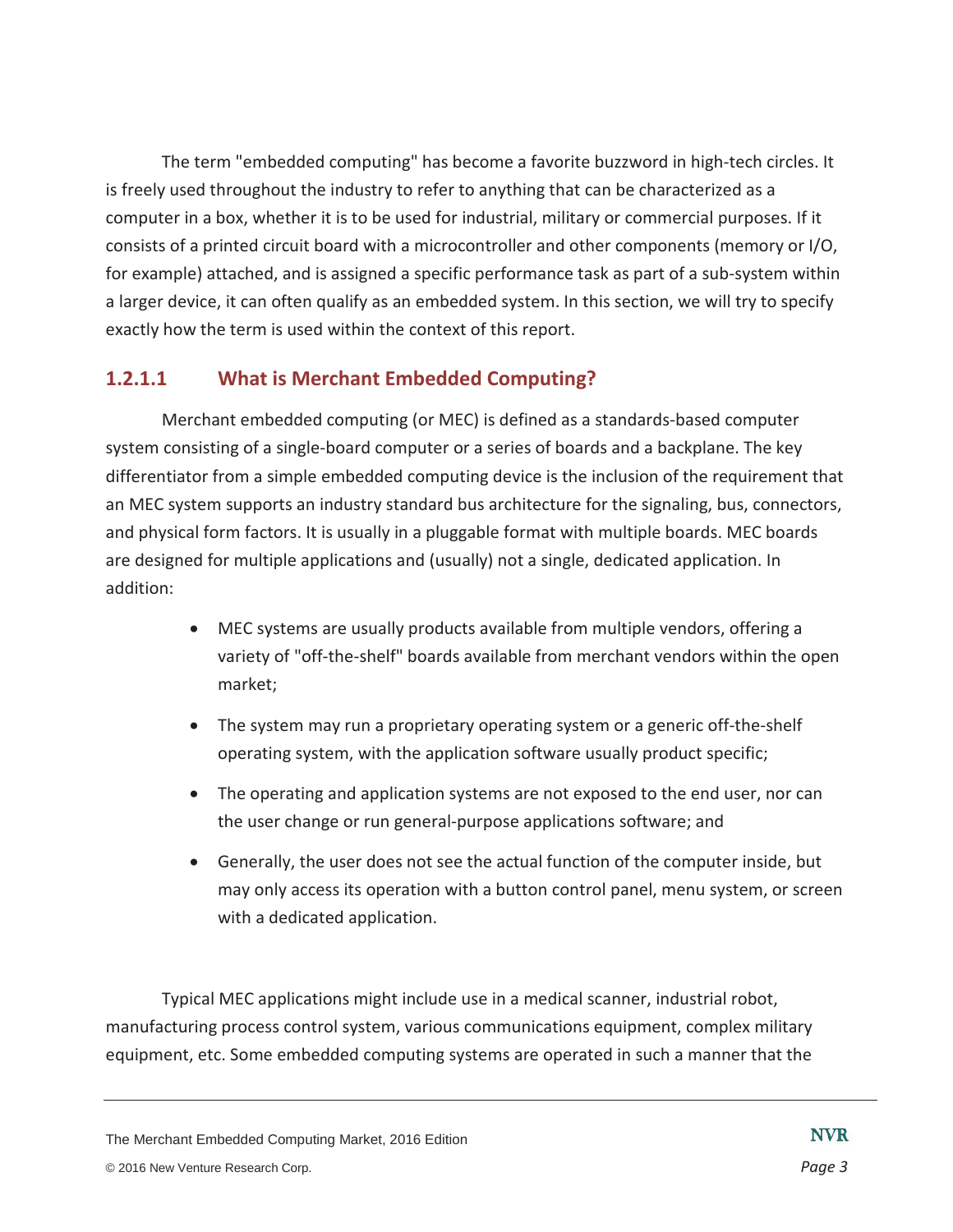computer function is not apparent in the final application, while other embedded systems are clearly operated by computers which are integrated into a machine's functionality. An example of the former is the highly complex imaging system of a CAT, PET, or MRI diagnostic system or an industrial automation robot.

#### **1.2.1.2 What is NOT Included in the MEC Definition?**

Logically, we consider "a microprocessor on a board of electronics" as including a much broader market than is covered in this report, especially if the item in question does not conform to an industry bus standard. Such a product could encompass virtually everything with a microprocessor. Other factors that exclude particular products or devices from consideration include:

- Single application-specific micro-controller-operated products "single" applications such as a musical greeting card, appliance, stereo system, thermostat, etc., or any device that embeds a microprocessor of some kind;
- Complex, single-chip embedded solutions and systems on chip (SoCs);
- Consumer PC motherboards and add-in boards, as well as data center server boards.

To be sure, PC motherboards are bus-based and popular in many industrial applications. However, most such products are designed primarily for general desktop applications, not for dedicated applications. Capturing data on PC-grade motherboards that are used in the embedded market is quite difficult, especially because a large percentage of such boards are sold through commercial channels. In the context of this report, motherboards sold by merchant vendors are included in our "PC/104, EPIC, EBX, ATX, and ITX" architecture category, as they typically have been enhanced beyond the normal PC-grade quality used to run Windows and other general purpose computer operating systems.

### **1.2.1.3 Who are the "Merchants" of Embedded Computing?**

The MEC business consists of several dozen large companies with diversified product portfolios and perhaps a hundred or more small companies targeting product niches, often with special, long-established relationships with buyers. Many, if not most, of the competitors have been in existence for 15 to 20 years or more. Not surprisingly, with so many competitors the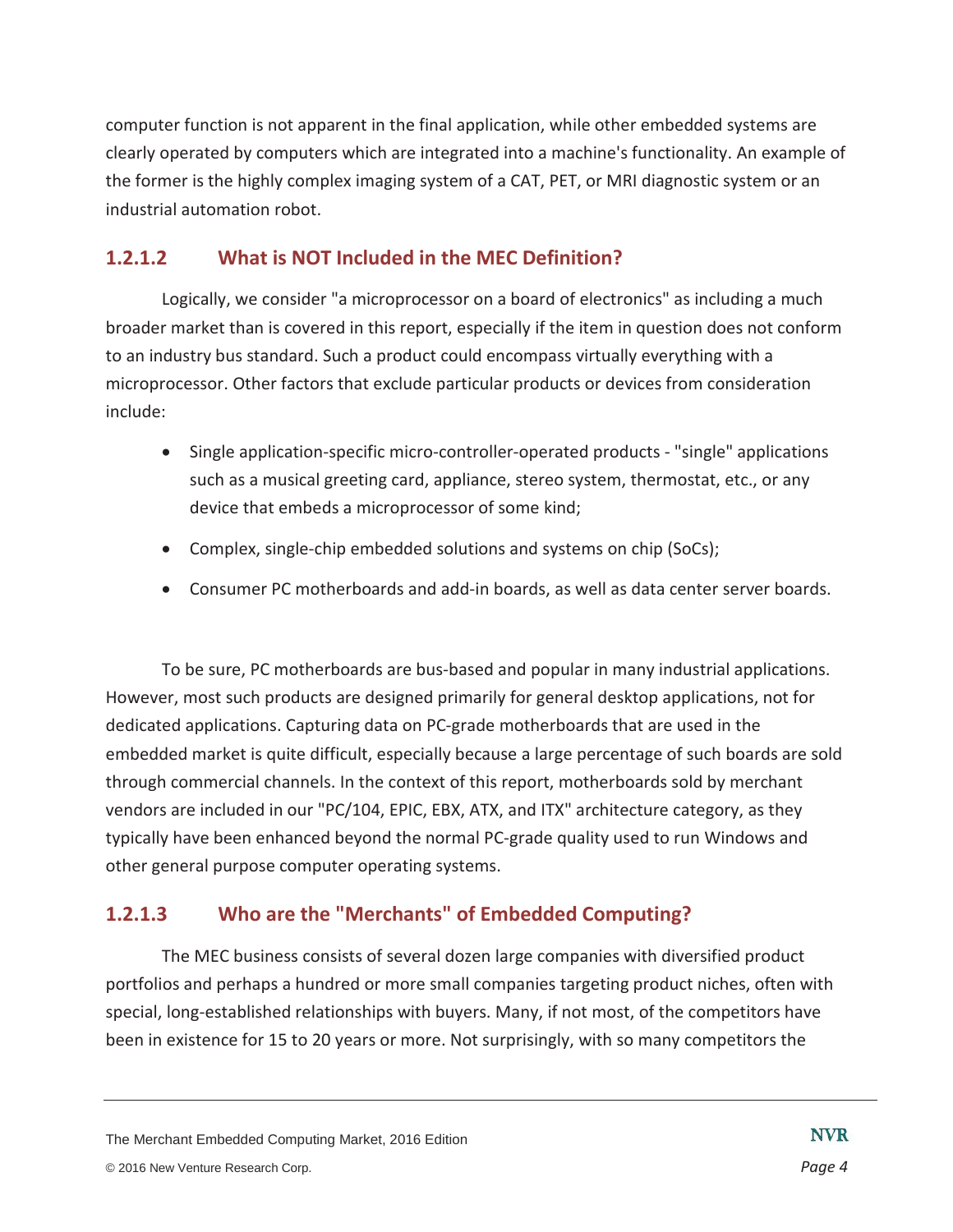vendor landscape is in continuous flux. Several of the companies profiled in our last MEC report are gone, either having been acquired by larger competitors or having simply closed their doors.

Given the number of vendors in the market, operating from countries across the globe, detailed data is often not available in all cases. MEC products number in the thousands and unit shipments in the hundreds of thousands. Therefore, much of the data provided about the market and about the marketers must be estimated based on the information and data that is available.

#### **1.2.2 Market Segmentation**

This report sizes the major applications and segments by revenue as well as analyzes both market and technology trends and key issues facing MEC executives. The quantitative analysis covers three "views" of the market:

- 1. Vertical Market Applications
- 2. Bus Architectures
- 3. Functional Categories

#### **1.2.2.1 Five Application Areas**

While there are hundreds of sub-applications, MEC vendors generally compete in five broad vertical market application categories:

- 1. Communications (cellular infrastructure, CPE, etc.)
- 2. Industrial (process control, test and measurement, and other)
- 3. Medical (diagnostics/imaging, therapeutic, and surgical/monitoring)
- 4. Military/Aerospace (flight navigation, weapons, C3, and other)
- 5. Other (automotive, off-road, ships, trains, kiosks, etc.)

Each of these applications typically has unique product characteristics and operating environments. Military/Aerospace applications, for example, require battlefield-rugged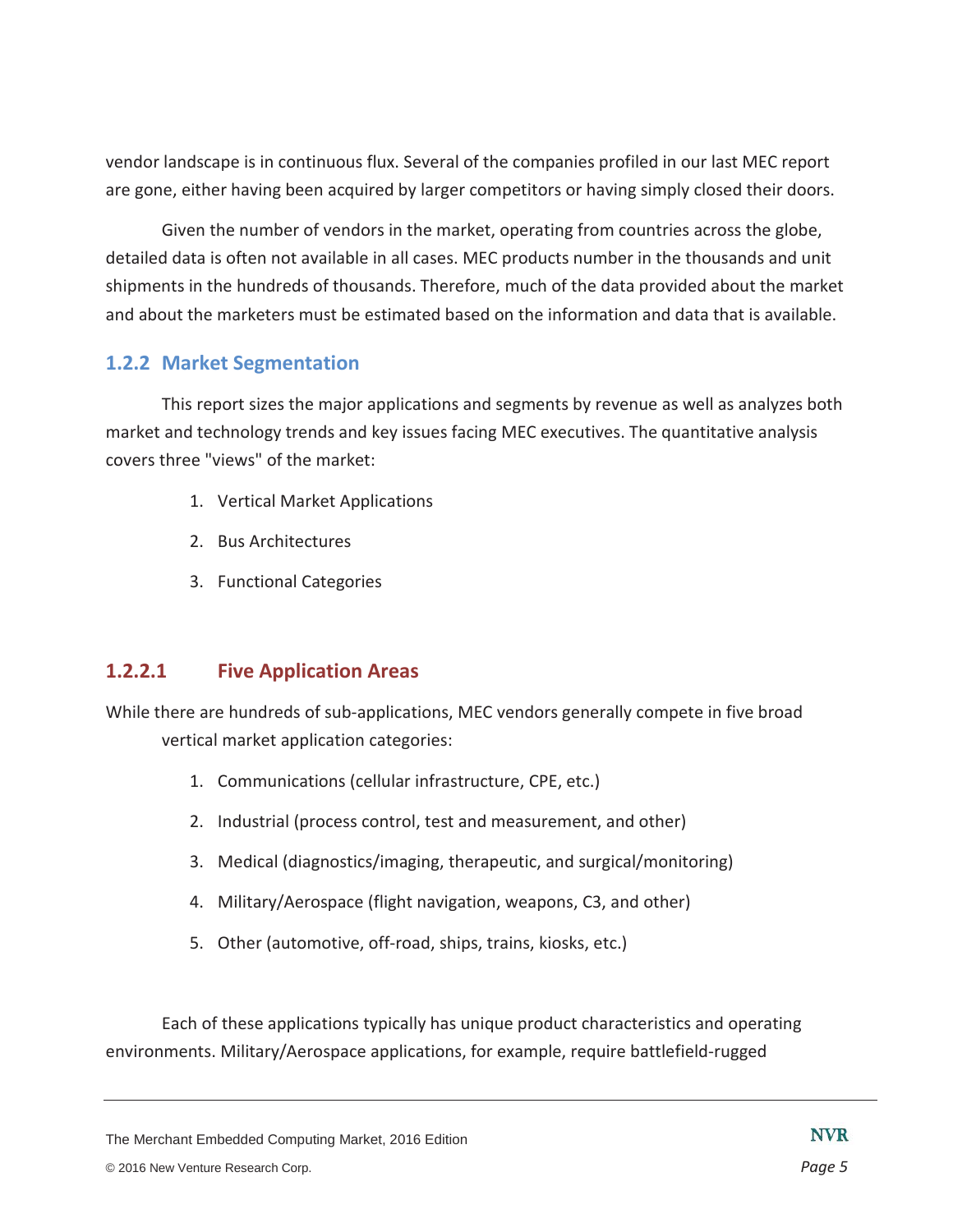architecture, whereas medical equipment typically operates in the "72 degrees and fluorescent lighting" environment of a hospital. Industrial automation boards may be used in process control, mining, chemical, or agricultural equipment, or a production line robot. Communication boards might be focused on high-speed, optical transfer data rates. Outside plant equipment often operates in harsh environments and requires the ability to withstand -40°C to +80°C temperatures and greater levels of shock, vibration, humidity, and electrostatic discharge.

#### **1.2.2.2 Nine Bus Architectures**

The bus architectures established by industry-standard committees and trade associations are defined in this report as follows:

- 1. PCI
- 2. CompactPCI (cPCI)
- 3. AdvancedTCA (ATCA)
- 4. VMEbus
- 5. PMC
- 6. AdvancedMC (AMC) and MicroTCA (μTCA)
- 7. PC/104, EPIC, EBX, ATX, and ITX
- 8. Computer on Module (COM)
- 9. Other

Each bus architecture has either evolved from a specific technology or from a company spinoff that became an industry standard. In general, each specific architecture originally filled well-defined product requirements, although over time, considerable overlap evolved among many of the different buses. In the current market environment, the bus structures compete head-on with each other in some applications, while in others they are completely independent and do not compete.

In general, one or another (or a few) bus architectures are best suited for specific applications. Some buses are designed for harsh operating environments such as outside plant, military-grade, etc., and others are designed for less stringent indoor applications. Some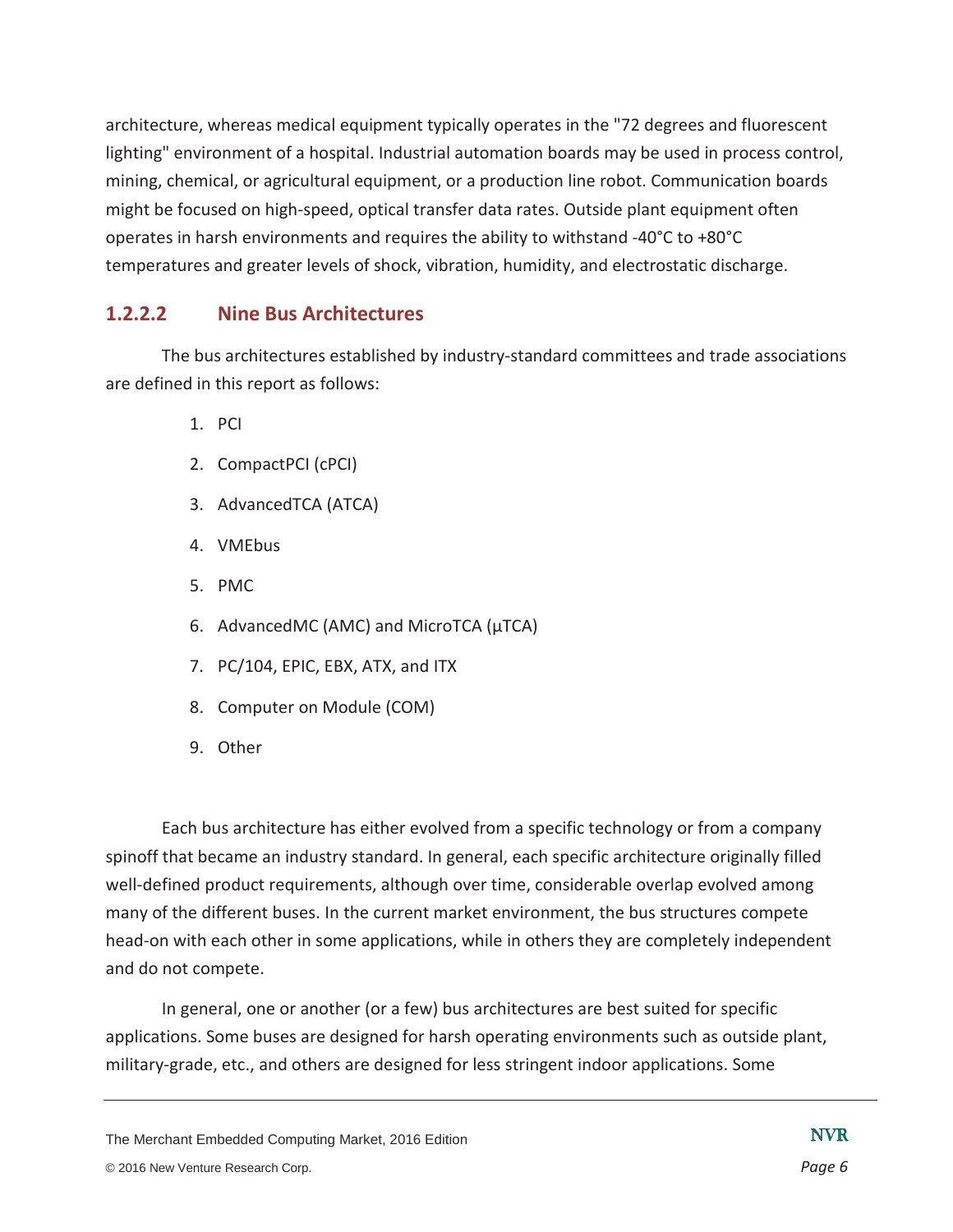applications require high-speed interconnection while others require only low-speed interconnects—this can have a dramatic impact on how the boards are designed and which bus structures are selected for a given application. Some applications are price sensitive and the bus structures most suitable for these are ones that can be manufactured in very high volumes in order to charge low unit prices.

### **1.2.2.3 Four Functional Categories**

The MEC industry revenues can be broken into four functional categories:

- 1. Single-Board Computer (SBC) Boards/Modules: A board or module whose primary function is data or control processing and that incorporates a combination of computing engines and I/O devices
- 2. Digital Signal Processing (DSP) Boards/Modules: A board or module whose primary function is processing a stream of analog signals and also converting from analog to digital formats. This could be voice processing, image processing, communication signals, etc. The processor may be a "traditional" DSP or a general-purpose processor used as a signal processor, and now even graphic engines are being used. DSP processing usually involves Fourier waveform analysis and signal processing.
- 3. I/O Boards/Modules: A board or module whose primary function is its connection to other parts of a system or network (or user interface). Such boards may contain various processors, but the primary function is moving data in and out of the system through various electrical or optical interfaces.
- 4. Other: Any board that does not fit the above categories, including the following:
	- Switchboards/Modules: Switch fabric card
	- Other Boards/Modules: Any board that does not fit into another category, such as memory boards
	- Chassis/Backplanes: The physical components, including power supplies, connecting the system's boards and modules
	- Software: Software-typically OS or middleware-products sold by the merchant vendors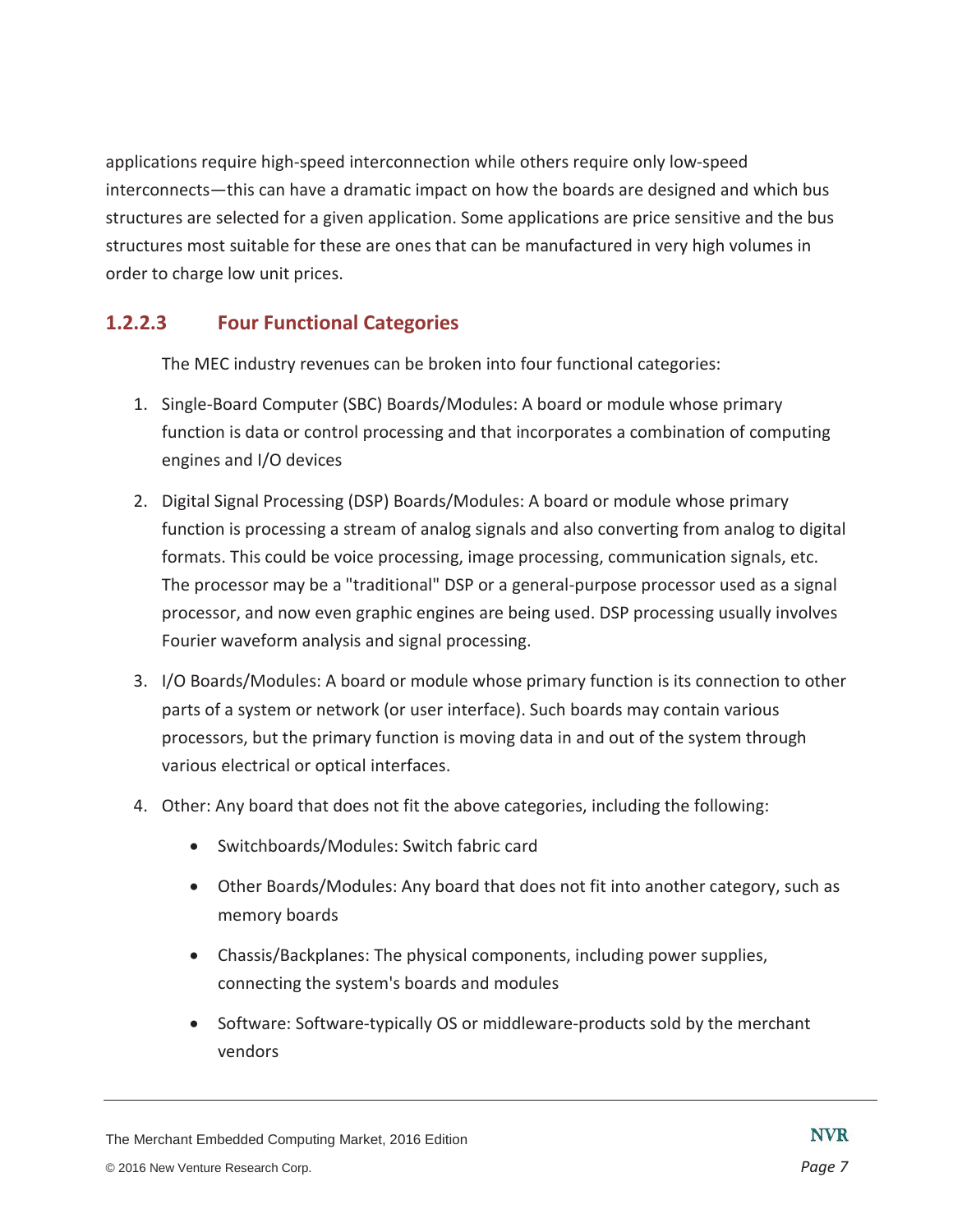• System Integration: The value placed by the merchant vendors on the integration of various products sold as a unit

## **1.3 Report Organization**

#### **1.3.1 Methodology**

The information presented in this report was gathered from a variety of sources. The primary sources were engineering, marketing, business development, and communications managers in merchant embedded computing companies who were contacted directly. These individuals were asked to respond to a survey. In some cases, the answers to the survey were delivered as written responses. In other cases, the information was conveyed via telephone interviews.

The secondary sources were company literature, such as Web sites, investment reports (e.g., annual reports and SEC filings), white papers, and press releases; investor analyses; and trade publications.

#### **1.3.2 Chapter Structure**

This report is organized into eight chapters plus an appendix:

- Chapter 1, Introduction: this chapter outlines the scope and organization of the report.
- Chapter 2, Executive Summary: provides an overview of the market and highlights of the top-level market segments.
- Chapter 3, Technology Trends: presents key technology issues that are affecting the embedded computing market today and that will impact the future market environment. Also provides a quantitative analysis of the market over the past decade.
- Chapter 4, Market Trends and Analysis: provides recent historical data and trends as well as analysis and forecasts for the marketplace.
- Chapter 5, Application Forecast: analyzes the key issues and trends by the five application areas defined in the report.